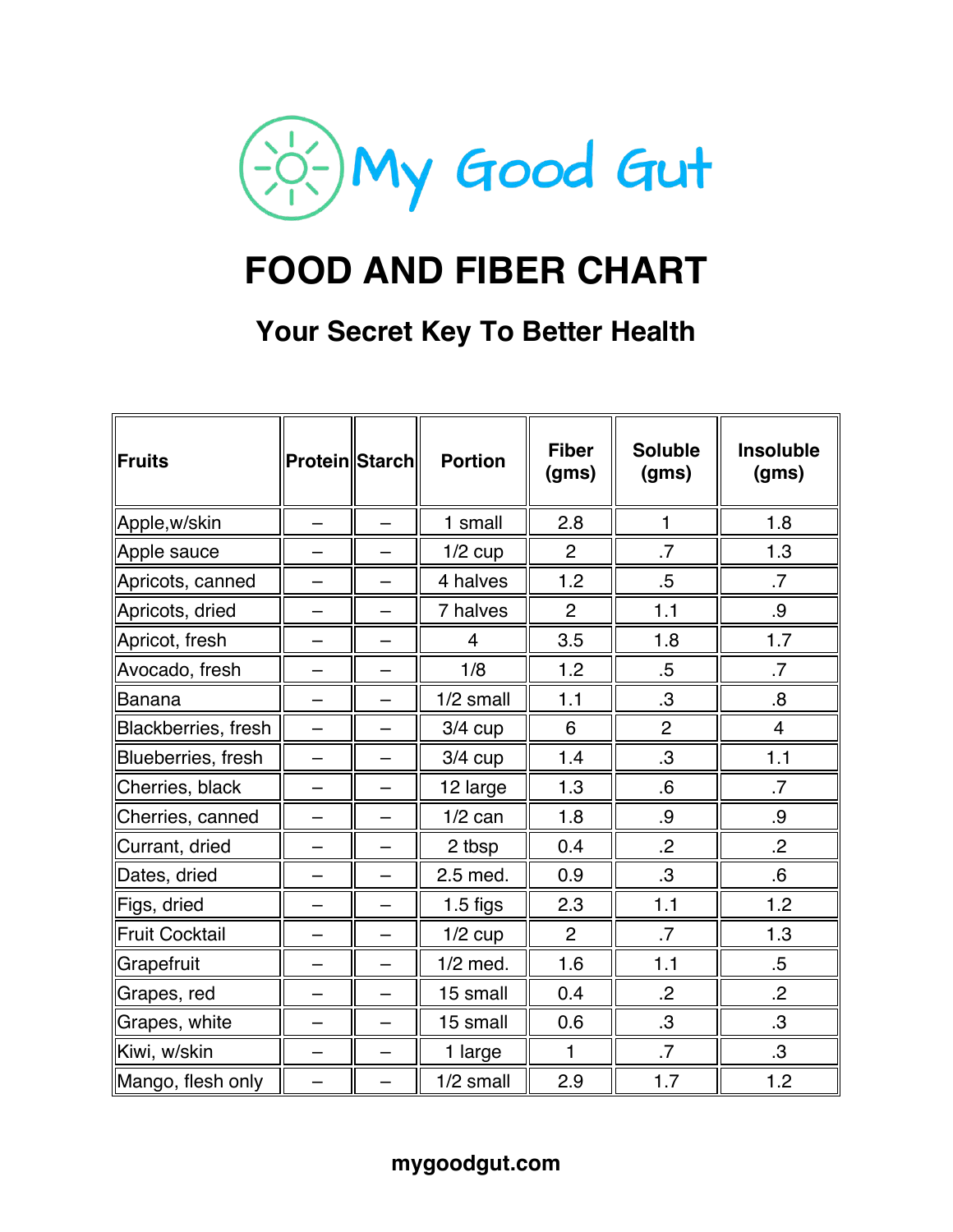| Cantaloupe              |                          | —                        | 1 cup             | 1.1                   | $\cdot$ 3               | $8 \cdot$                 |
|-------------------------|--------------------------|--------------------------|-------------------|-----------------------|-------------------------|---------------------------|
| Honeydew                | —                        | —                        | 1 cup             | 0.9                   | $\cdot$ 3               | 6.6                       |
| Watermelon              |                          |                          | 1 cup             | 0.6                   | $\cdot$                 | $\cdot$                   |
| Nectarine               |                          | —                        | 1 small           | 1.8                   | 8.5                     | 1                         |
| Orange                  |                          |                          | 1 small           | 2.9                   | 1.8                     | 1.1                       |
| Peaches, canned         |                          |                          | $1/2$ cup         | $\overline{2}$        | .7                      | 1.3                       |
| Peaches, fresh          |                          | $\overline{\phantom{0}}$ | 1 medium          | $\overline{2}$        | 1                       | 1                         |
| Pear, canned            | $\overline{\phantom{0}}$ | -                        | $1/2$ cup         | 3.7                   | $.7\,$                  | 3                         |
| Pear, fresh             | $\overline{\phantom{0}}$ | —                        | 1 small           | 2.9                   | 1.1                     | 1.8                       |
| Pineapple, canned       | —                        | $\overline{\phantom{0}}$ | $1/3$ cup         | 1.4                   | $\cdot$ .2              | 1.2                       |
| Pineapple, fresh        |                          | $\overline{\phantom{0}}$ | $3/4$ cup         | 1.4                   | .1                      | 1.3                       |
| Plum, red               |                          | $\overline{\phantom{0}}$ | 2 medium          | 2.4                   | 1.1                     | 1.3                       |
| Prunes, dried           |                          |                          | 3 medium          | 1.7                   | 1                       | $\cdot$ 7                 |
| Raisins                 | -                        | —                        | 2 tbsp            | 0.4                   | $\overline{2}$          | $\overline{2}$            |
| Raspberries             |                          | -                        | 1 cup             | 3.3                   | .9                      | 2.4                       |
| <b>Strawberries</b>     |                          | $\overline{\phantom{0}}$ | $1.25$ cup        | 2.8                   | 1.1                     | 1.7                       |
|                         |                          |                          |                   |                       |                         |                           |
| Vegetables              | <b>Protein</b>  Starch   |                          | <b>Portion</b>    | <b>Fiber</b><br>(gms) | <b>Soluble</b><br>(gms) | <b>Insoluble</b><br>(gms) |
| Artichoke, cooked       | $\overline{\phantom{0}}$ | —                        | medium            | 6.5                   | 4.7                     | 1.8                       |
| Asparagus, cooked       | $\overline{\phantom{0}}$ |                          | $1/2$ cup         | 2.8                   | 1.7                     | 1.1                       |
| Bean sprouts            |                          |                          | 1 cup             | 1.6                   | $6 \cdot$               | 1                         |
| Beets, fresh            |                          | $\mathsf{V}$             | $1/2$ cup         | 1.8                   | 8.                      | 1                         |
| Broccoli, cooked        |                          |                          | $1.2 \text{ cup}$ | 2.4                   | 1.2                     | 1.2                       |
| <b>Brussel sprouts</b>  |                          |                          | $1/2$ cup         | 3.8                   | $\overline{2}$          | 1.8                       |
| Cabbage, red,<br>cooked |                          |                          | $1/2$ cup         | 2.6                   | 1.1                     | 1.5                       |
| Carrots, canned         |                          | $\mathsf{V}$             | $1/2$ cup         | 1.5                   | .7                      | $\boldsymbol{8}$          |
| Carrots, fresh          |                          | $\mathsf{V}$             | 1 med.            | 2.3                   | 1.1                     | 1.2                       |
| Cauliflower,<br>cooked  |                          |                          | $1/2$ cup         | 1                     | $\mathbf{.4}$           | $6 \,$                    |
| Celery, fresh           |                          |                          | 1 cup             | 1.7                   | $\cdot$ 7               | $\mathbf{1}$              |
| Corn                    |                          |                          | $1/2$ cup         | 1.6                   | $\cdot$                 | 1.1                       |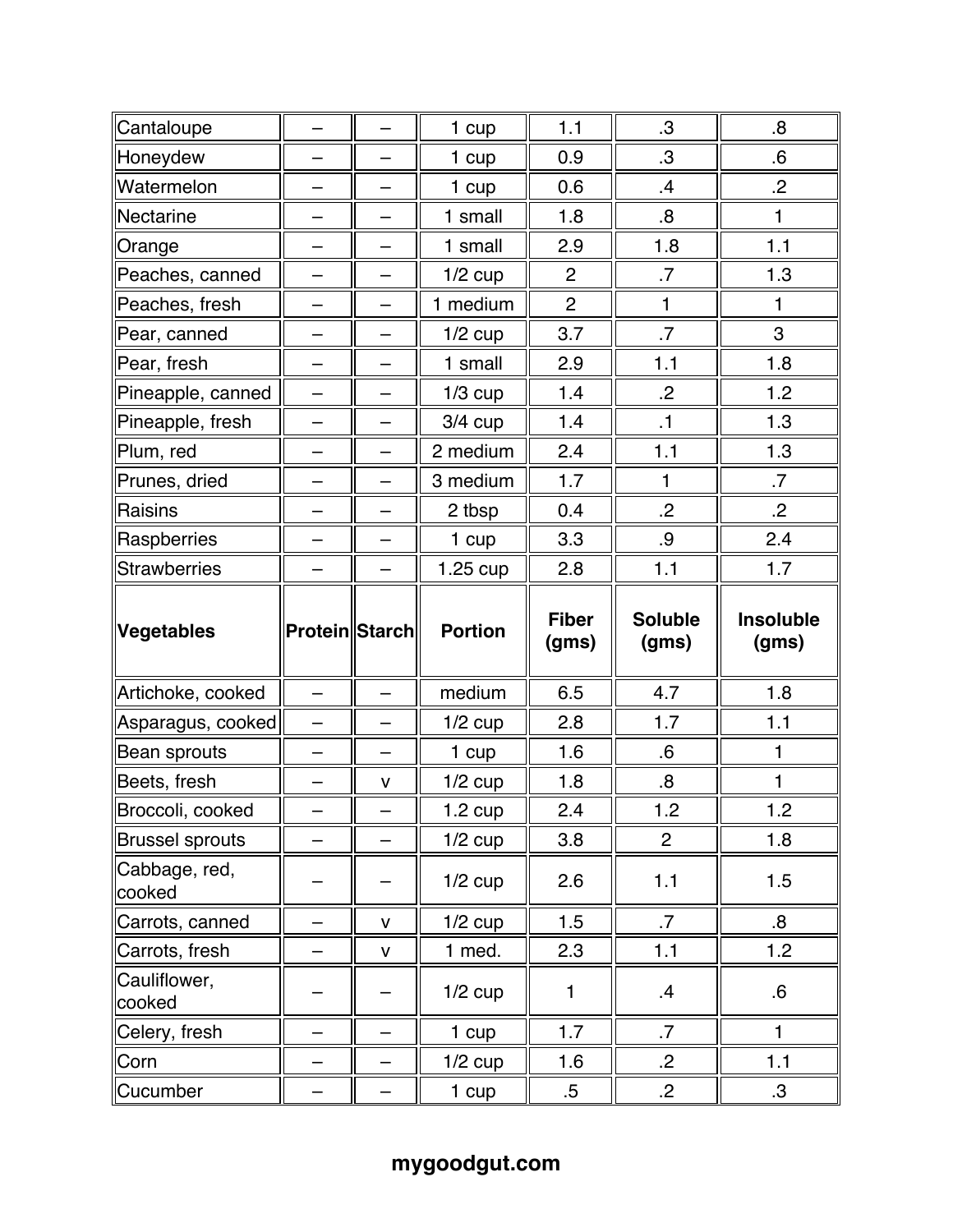| Green beans,<br>canned          |                       |   | $1/2$ cup      | $\overline{2}$        | $.5\,$                  | 1.5                       |
|---------------------------------|-----------------------|---|----------------|-----------------------|-------------------------|---------------------------|
| Green beans,<br>cooked          |                       |   | $1/2$ cup      | 2.8                   | 1.1                     | 1.7                       |
| Kale                            |                       |   | $1/2$ cup      | $\mathbf{1}$          | $\mathbf{1}$            | $\mathbf 0$               |
| Lettuce, arugula                |                       |   | $1/2$ cup      | .16                   | .04                     | .12                       |
| Lettuce, chicory                | —                     | — | 1 cup          | 1.16                  | .26                     | .9                        |
| Lettuce, endive                 |                       |   | $1/2$ cup      | .78                   | .16                     | .62                       |
| Lettuce, iceberg                |                       |   | 1 cup          | $.5\,$                | $\cdot$ 1               | $\cdot$                   |
| Lettuce, radicchio              | -                     | - | 1 cup          | .36                   | .07                     | .29                       |
| Lettuce, romaine                |                       |   | 1 cup          | .9                    | $.3\,$                  | $6^{\circ}$               |
| Lettuce,<br>watercress          |                       |   | 1 cup          | .17                   | .03                     | .14                       |
| Mushrooms                       |                       |   | 1 cup          | 8.                    | .1                      | $.7\,$                    |
| Peas, canned                    |                       |   | $1/2$ cup      | 3.2                   | $\cdot$                 | 2.8                       |
| Peas,<br>∥frozen                |                       |   | $1/2$ cup      | 4.3                   | 1.3                     | $\mathbf{3}$              |
| Pepper, green                   |                       |   | 1 cup          | 1.7                   | .7                      | $\mathbf{1}$              |
| Spinach, cooked                 |                       |   | $1/2$ cup      | 1.6                   | $.5\,$                  | 1.1                       |
| Sweet potato                    |                       | v | $1/3$ cup      | 8.5                   | $\cdot$ 3               | $.5\,$                    |
| Tomato, canned                  | —                     | - | $1/2$ cup      | 1.3                   | $.5\,$                  | $8 \cdot$                 |
| Tomato, fresh                   |                       | — | 1 med.         | $\mathbf{1}$          | $\cdot$ 1               | .9                        |
| Tomato, sauce                   | —                     | — | $1/3$ cup      | 1.1                   | $.5\,$                  | $6 \cdot$                 |
| <b>Turnip</b>                   |                       |   | $1/2$ cup      | 4.8                   | 1.7                     | 3.1                       |
| V-8 juice                       |                       |   | $1/2$ cup      | .7                    | $\cdot$                 | $.5\,$                    |
| Yellow Squash                   |                       |   | $1/2$ cup      | $\cdot$ 7             | $3 \cdot$               | $\cdot$                   |
| Zucchini, cooked                |                       |   | $1/2$ cup      | 1.2                   | $.5\,$                  | $.7\,$                    |
|                                 |                       |   |                |                       |                         |                           |
| ∥Legumes, Nuts,<br><b>Seeds</b> | <b>Protein Starch</b> |   | <b>Portion</b> | <b>Fiber</b><br>(gms) | <b>Soluble</b><br>(gms) | <b>Insoluble</b><br>(gms) |
| Almonds                         | $\mathsf{v}$          |   | 6 whole        | $6 \,$                | $\cdot$ 1               | $.5\,$                    |
| Black beans,<br>cooked          | V                     |   | $1/2$ cup      | 6.1                   | 2.4                     | 3.7                       |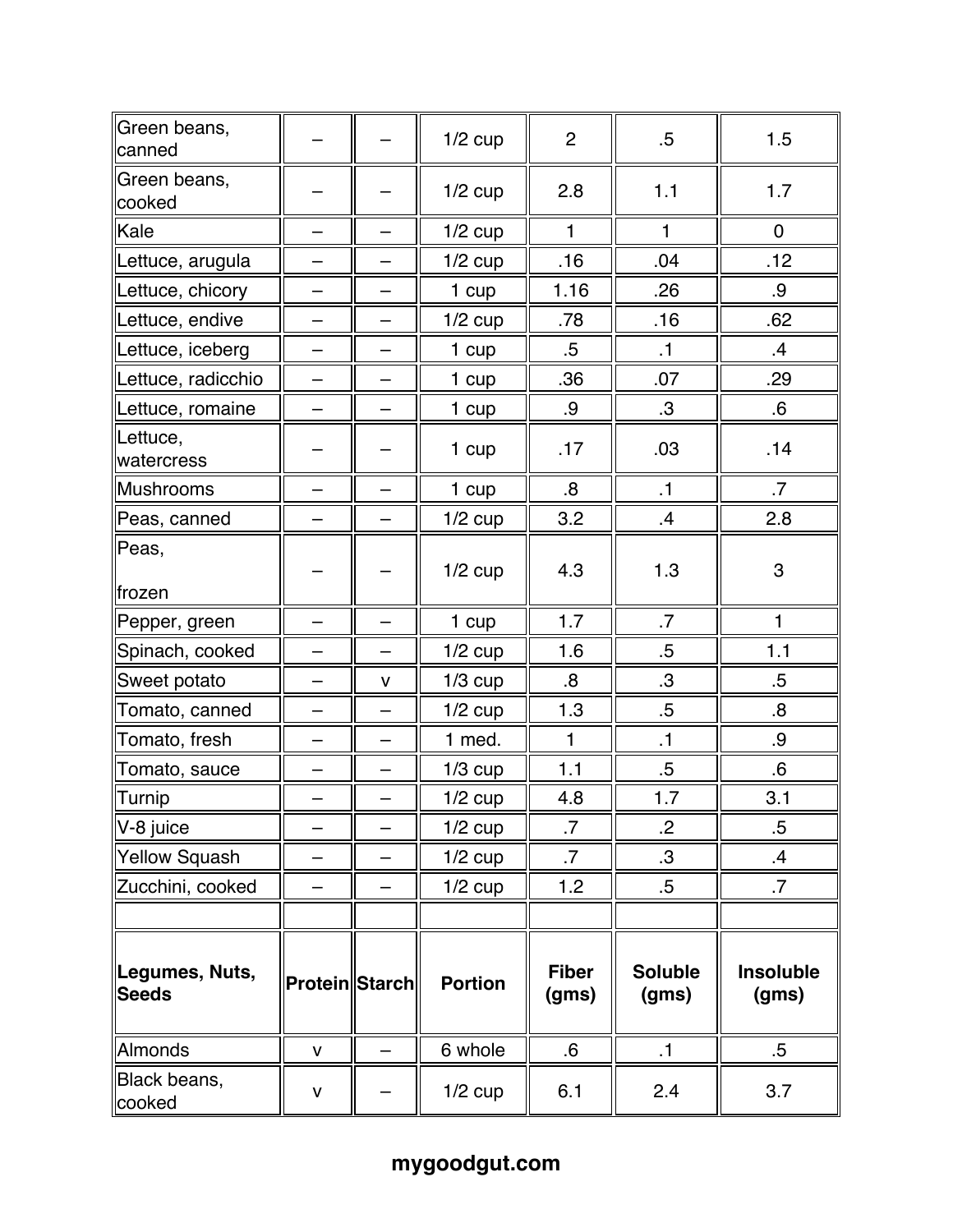| Black eyed peas                      | v                     | -                        | $1/2$ cup           | 4.7                   | $.5\,$                  | 4.2                       |
|--------------------------------------|-----------------------|--------------------------|---------------------|-----------------------|-------------------------|---------------------------|
| <b>Brazil nuts</b>                   | $\mathsf{V}$          | —                        | 1 tbsp              | $.5\,$                | $\cdot$ 1               | $\cdot$                   |
| <b>Butter beans</b>                  | $\mathsf{V}$          |                          | $1/2$ cup           | 6.9                   | 2.7                     | 4.2                       |
| Chickpeas, cooked                    | $\mathsf{V}$          | —                        | $1/2$ cup           | 4.3                   | 1.3                     | 3                         |
| Coconut, dried                       | $\mathsf{V}$          |                          | $1.5$ tbsp          | 1.5                   | $\cdot$ 1               | 1.4                       |
| Coconut, fresh                       | v                     |                          | 2 tbsp              | 1.1                   | $\cdot$ 1               | 1                         |
| Hazelnuts                            | $\mathsf{V}$          | —                        | 1 tbsp              | $.5\,$                | $\overline{2}$          | $.3\,$                    |
| Kidney beans, dark                   | v                     | —                        | $1/2$ cup           | 6.9                   | 2.8                     | 4.1                       |
| Kidney beans, light                  | v                     | -                        | $1/2$ cup           | 7.9                   | $\overline{2}$          | 5.9                       |
| Lentils                              | $\mathsf{V}$          | $\overline{\phantom{0}}$ | $1/2$ cup           | 5.2                   | $.6\phantom{0}$         | 4.6                       |
| Lima bean, cooked                    | $\mathsf{V}$          | $\overline{\phantom{0}}$ | $1/2$ cup           | 4.3                   | 1.1                     | 3.2                       |
| Navy bean, cooked                    | $\mathsf{V}$          |                          | $1/2$ cup           | 6.5                   | 2.2                     | 4.3                       |
| Pinto bean, canned                   | $\mathsf{V}$          |                          | $1/2$ cup           | 6.1                   | 1.4                     | 4.7                       |
| Pinto bean, cooked                   | $\mathsf{V}$          | —                        | $1/2$ cup           | 5.9                   | 1.9                     | $\overline{4}$            |
| Peanuts, roasted                     | $\mathsf{V}$          | —                        | 10 large            | $.6\,$                | $\cdot$ .2              | $\mathcal{A}$             |
| <b>Sesame Seeds</b>                  | v                     | —                        | 1 tbsp              | 8.5                   | $\cdot$ 2               | $6 \,$                    |
| <b>Sunflower Seeds</b>               | v                     | -                        | 1 tbsp              | $.5\,$                | $\cdot$ .2              | $\cdot$ 3                 |
| Split peas, cooked                   | $\mathsf{V}$          |                          | $1/2$ cup           | 3.1                   | 1.1                     | $\overline{c}$            |
| <b>Walnuts</b>                       | v                     |                          | 2 whole             | $\cdot$ 3             | $\cdot$ 1               | $\overline{.2}$           |
| <b>Grains, Cereal &amp;</b><br>Pasta | <b>Protein Starch</b> |                          | <b>Portion</b>      | <b>Fiber</b><br>(gms) | <b>Soluble</b><br>(gms) | <b>Insoluble</b><br>(gms) |
| Barley                               |                       | V                        | $1/2$ cup<br>cooked | 4.2                   | .9                      | 3.3                       |
| Bran, dry                            |                       | $\mathsf{V}$             | $1/4$ cup           | 6                     | trace                   | 6                         |
| Bread, bagel                         | —                     | $\mathsf{V}$             | 1/2 bagel           | $.7\,$                | $\cdot$ 3               | $\cdot$                   |
| Bread, wheat                         |                       | $\mathsf{V}$             | 1 slice             | 1.9                   | $\cdot$ 3               | 1.6                       |
| Bread, bran                          |                       | $\mathsf{V}$             | 1 slice             | 1.5                   | $\overline{.2}$         | 1.3                       |
| Bread, cornbread                     |                       | V                        | 1 2 in. cube        | 1.4                   | $\cdot$ 3               | 1.1                       |
| Bread, muffin                        |                       | $\mathsf{V}$             | 1/2 muffin          | 8.                    | $\cdot$                 | $6 \cdot$                 |
| Bread, French                        | —                     | $\mathsf{V}$             | 1 slice             | .9                    | $\cdot$ 3               | $6 \cdot$                 |
| Bread, bun                           |                       | $\mathsf{V}$             | $1/2$ bun           | $.7\,$                | $\cdot$                 | $.5\,$                    |
| Bread, mixed-grain                   |                       | $\mathsf{V}$             | 1 slice             | 1.9                   | $\cdot$ 3               | 1.6                       |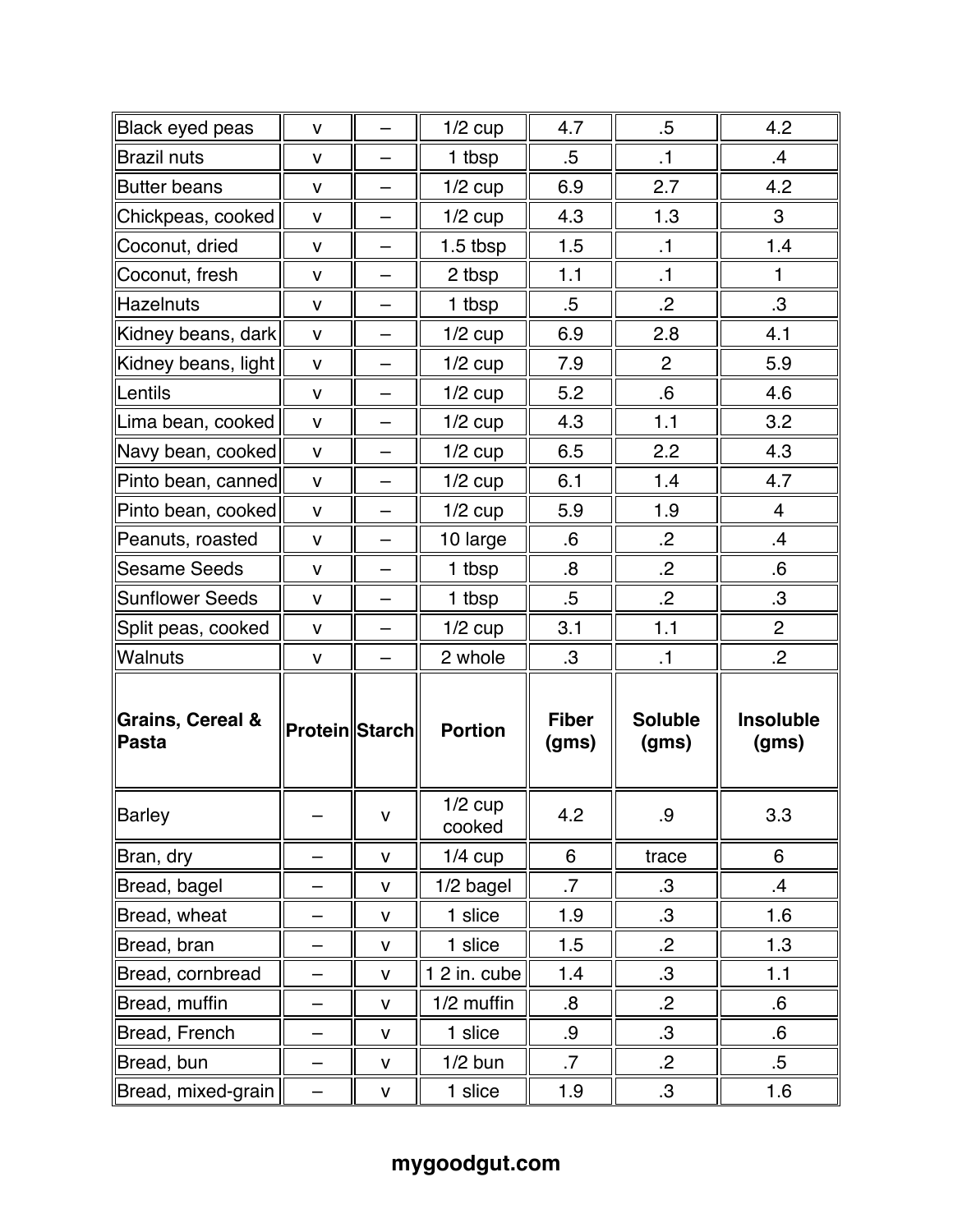| Bread, oatmeal                   |                          | v            | $1/2$ slice        | 1.2          | $\cdot$ 3        | .9              |
|----------------------------------|--------------------------|--------------|--------------------|--------------|------------------|-----------------|
| Bread, pita                      |                          | $\mathsf{V}$ | 1/2                | $.5\,$       | $\overline{2}$   | $.3\,$          |
| Bread, pumper                    | —                        | $\mathsf{V}$ | 1 slice            | 2.7          | 1.2              | 1.5             |
| Bread, raisin                    |                          | v            | 1 slice            | 1.2          | .3               | .9              |
| Bread, rye                       |                          | v            | 1 slice            | 1.8          | $8 \cdot$        | $\mathbf{1}$    |
| Bread, sourdough                 | —                        | $\mathsf{V}$ | 1 slice            | 8.           | $\cdot$ 3        | $.5\,$          |
| Bread, tortilla                  |                          | v            | 1 shell            | .7           | $\cdot$ 3        | $\cdot$         |
| Bread, waffle                    | -                        | v            | 1 waffle           | $\cdot$ 7    | .3               | $\mathcal{A}$   |
| Bread, white                     | $\overline{\phantom{0}}$ | $\mathsf{V}$ | 1 slice            | $6 \,$       | .3               | $\cdot$ 3       |
| Bulgur, cooked                   | $\overline{\phantom{0}}$ | v            | $1/2$ cup          | 2.9          | $.5\,$           | 2.4             |
| Cereal, All Bran                 | $\equiv$                 | v            | $1/3$ cup          | 8.6          | 1.4              | 7.2             |
| Cereal, bran flakes              |                          | v            | $1/2$ cup          | 2.1          | $8 \cdot$        | $\cdot$ 3       |
| Cereal, Cheerios                 |                          | $\mathsf{V}$ | $1.25 \text{ cup}$ | 2.5          | 1.2              | 1.3             |
| Cereal, Corn<br>Flakes           |                          | v            | 1 cup              | $.5\,$       | $\cdot$ 1        | $\cdot$         |
| Cereal, Fiber One                | $\overline{\phantom{0}}$ | $\mathsf{V}$ | $1/2$ cup          | 11.9         | $\boldsymbol{8}$ | 11.1            |
| Cereal, Nutri-grain              | $\overline{\phantom{0}}$ | v            | $2/3$ cup          | 2.7          | $\cdot$ 7        | $\overline{2}$  |
| Cereal, Oat Bran                 |                          | v            | $3/4$ cup          | 4            | 2.2              | 1.8             |
| Cereal, Puffed<br>Rice           |                          | $\mathsf{V}$ | 1 cup              | 1            | $.5\,$           | $.5\,$          |
| Cereal, Quaker<br><b>Oat</b>     |                          | $\mathsf{V}$ | $1/2$ cup          | 2.2          | $8 \cdot$        | 1.4             |
| Cereal, Raisin<br>Bran           |                          | $\mathsf{V}$ | $3/4$ cup          | 5.3          | .9               | 4.4             |
| $\ $ Cereal, Rice Krispy $\ $    |                          | V            | 1 cup              | $\cdot$ 3    | $\cdot$ 1        | $\overline{.2}$ |
| Cereal, Shredded<br><b>Wheat</b> |                          | $\mathsf{V}$ | $2/3$ cup          | 3.5          | $.5\,$           | $\mathbf{3}$    |
| Cereal, Special K                |                          | $\mathsf{V}$ | 1 cup              | .9           | $\cdot$ 2        | $.7\,$          |
| Cereal, Total                    |                          | $\mathsf{V}$ | 1 cup              | 2.6          | 6.6              | $\overline{2}$  |
| Cereal, Wheat.<br>∥Flake         |                          | V            | $3/4$ cup          | 2.3          | $\mathbf{.4}$    | 1.9             |
| Cereal, Wheaties                 |                          | $\mathsf{V}$ | $2/3$ cup          | 2.3          | .4               | 1.6             |
| Crackers, Matzo                  |                          | $\mathsf{V}$ | 1 cracker          | $\mathbf{1}$ | $.5\,$           | $.5\,$          |
| Crackers, Melba                  |                          | $\mathsf{V}$ | 5 slices           | 1.8          | $\cdot$          | 1.4             |
| Crackers, Saltine                |                          | $\mathsf{V}$ | 6 cracker          | $.5\,$       | $\cdot$ 3        | $\cdot$         |